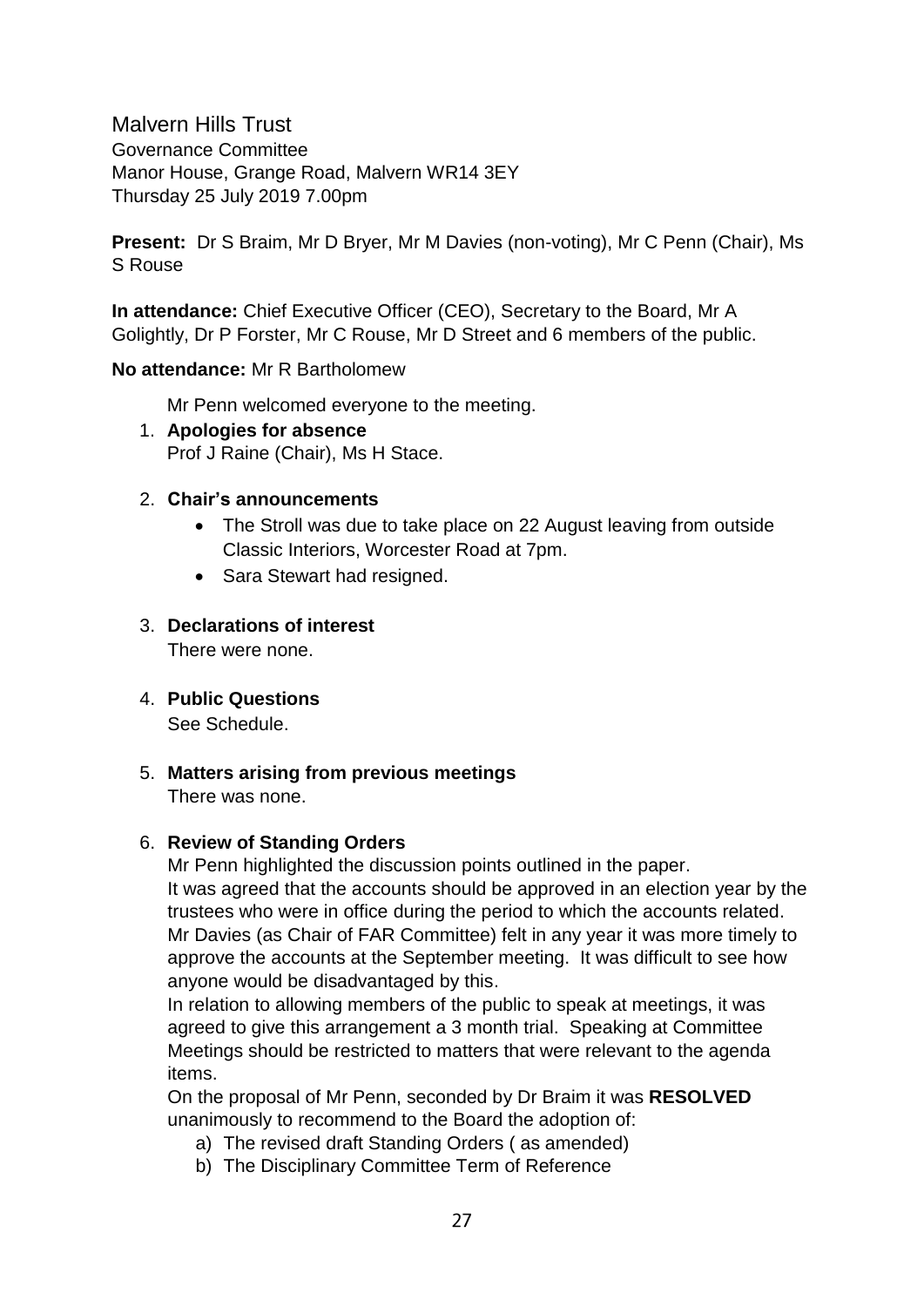(subject to a 3 month trial period of the arrangements for public speaking). Mr Penn thanked the members of the Working Group for all their help.

## 7. **Revised Code of Conduct**

Mr Penn highlighted the principal changes – use of the first person, asking trustees to sign up to the Code, putting more emphasis on the Nolan Principles, on confidentiality and on collective responsibility.

Mr Bryer suggested that people interested in becoming Board members should be provided with a copy in advance. It was agreed to insert the words "not in the public domain" in the section on confidentiality and to number the paragraphs. It was also suggested that the element of not bringing MHT into disrepute should be cross referenced to the duty to disclose serious misconduct or abuse of power.

On the proposal of Mr Penn, seconded by Dr Braim it was **RESOLVED** unanimously to recommend adoption of the revised Code of Conduct to the Board.

## 8. **Report from working group on reputation management**

Mr Penn thanked the Working Group for the work which they had done. Dr Forster presented the Group's report. They had come up with a number of ideas about positively promoting the work of the Trust, including using PR professionals where necessary, committees considering the PR implications of decisions they were making and a committee being tasked with reviewing reputation issues on a regular basis.

Mr Bryer commented that the Group had thought that having a membership organisation would be a huge advantage. Mr Davies pointed out that some other charities spent relatively large amounts of money on PR although this would be linked to their fundraising requirements.

The CEO said that some of the recommendations of the Working Group had already been adopted. The Trust was trying to find someone who would be prepared to help with PR on a *pro bono* basis. He recognised that there was more that could be done, but there were limited staff resources. Further consideration ought to be given to the cost of investing additional resources in this area versus the benefits. He agreed with Mr Street's point that PR should be about achieving the Trust's charitable objectives. PR issues could be carried through into the Business Plan and the Risk Management Strategy. There was no recommendation but committee members were anxious that this report was not forgotten. There were actions outlined in the report and the Working Group were asked if they could look at ways in which their work could be taken forward.

# 9. **Charity Commission Scheme**

The Committee had been sent the first draft of the consultation document. It had also been sent to Fiona Narburgh, who was a communications consultant and was helping the Trust to make sure the document would be understood (as far as possible) by the public. The document was very long, and a short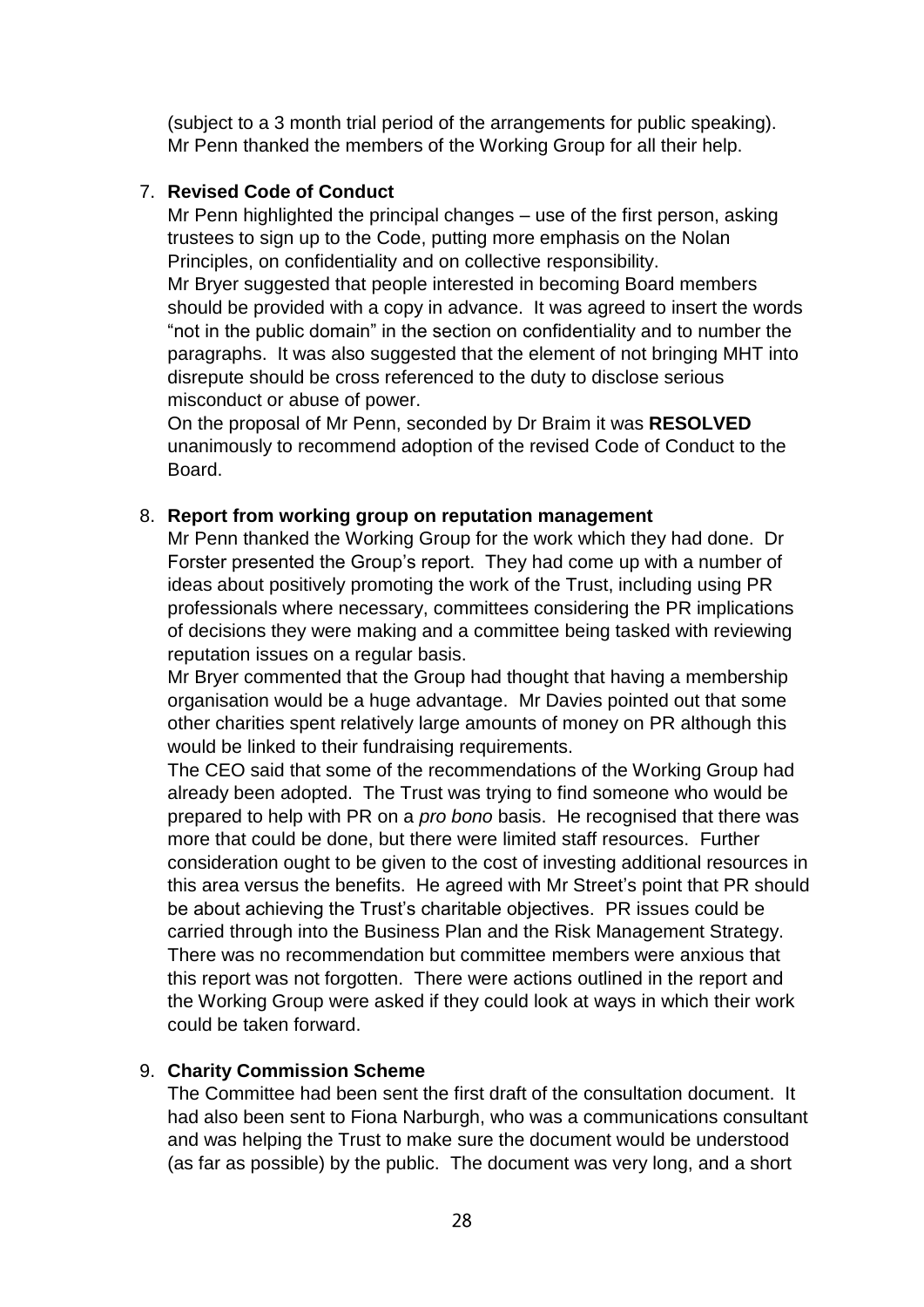summary had also been produced as a starting point. The existing Acts would be made available so people could examine the background to the proposals if they wished.

It was proposed to have a Board workshop on  $6<sup>th</sup>$  August and a Special Board meeting on  $12<sup>th</sup>$  to approve the consultation document and the process. The target date was to start the consultation at the beginning of September. The County Council would collate the answers to the questionnaire, and they would then have to be considered by the Governance Committee and the Board.

If the DCMS said that s 73 Charities Act 2011 could not be used to consolidate the Acts, then piecemeal changes could still be made by way of amendments to the existing Acts.

Mr Penn thanked the Secretary to the Board for her work.

#### 10.**Urgent business**

There was none.

11.**Date of next meetings** 24 October 2019

#### 12.**Confidential item**

On the proposal of Mr Penn, seconded by Ms Rouse, it was **RESOLVED** unanimously to exclude the public for discussion of item 12 on the agenda on the grounds that publicity would be prejudicial to the public interest by reason of the exempt or confidential nature of the business to be transacted (personal information).

#### **The meeting closed at 8.40pm**